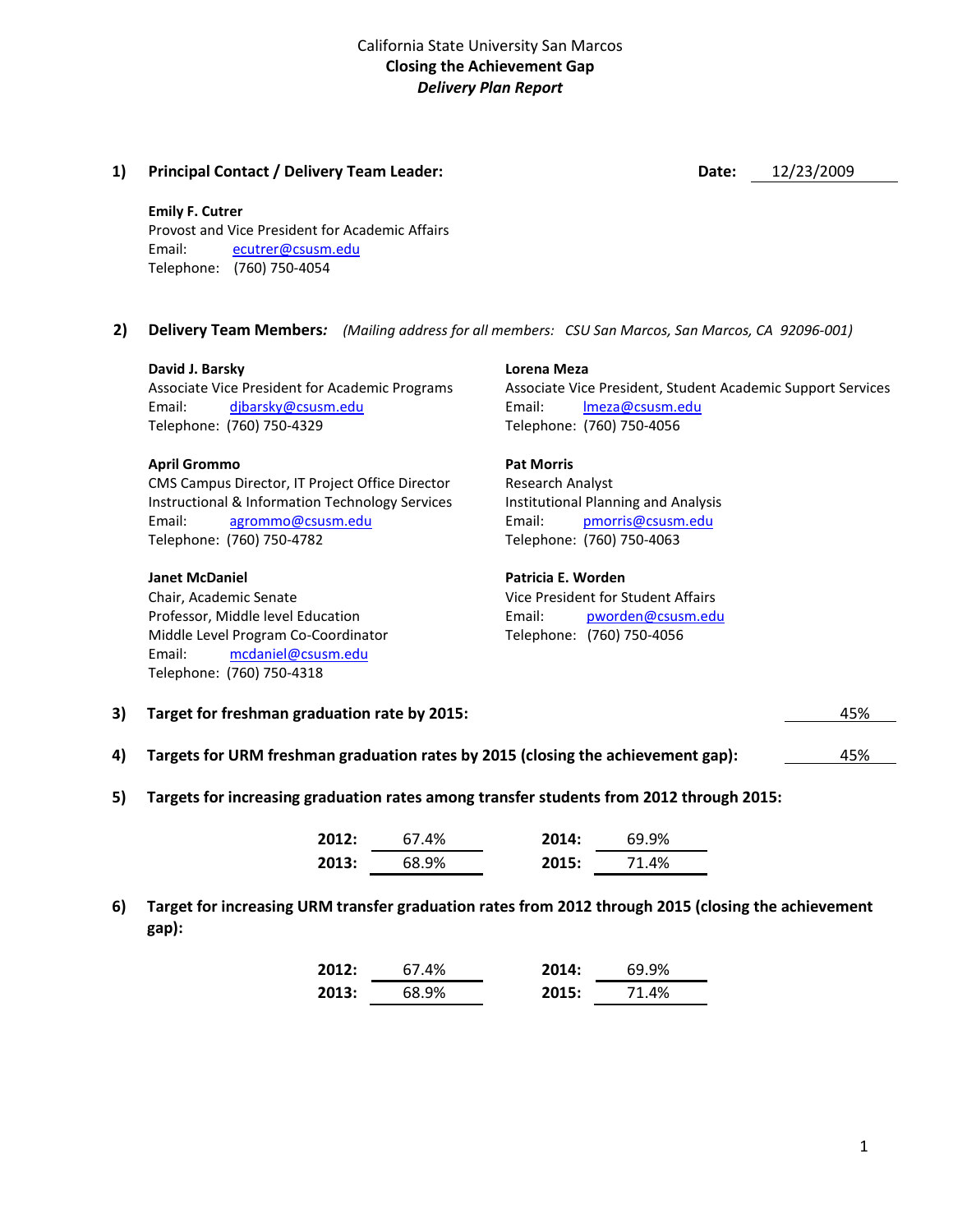#### **7) Specific action steps to be taken by Cal State San Marcos to result in these improvements:**

- a) Continue to expand Summer Academy, EOP's Summer Bridge, and launch Summer Start in Summer 2010 for incoming first-time freshman.
- b) For Fall 2010 and beyond, the First-Year Council and the College of Arts and Sciences will work together to ensure adequate scheduling capacity of first-year courses.
- c) For Fall 2010 and beyond, the Office of Institutional Planning and Analysis (IPA) will provide instructional units with data about student course needs to help departments build schedules that facilitate graduation.
- d) For Fall 2010, generate data on 6-year graduation rates by major and establish process for addressing program specific issues.
- e) For Fall 2010, develop a communication plan to better inform students about their academic standing and the services available to assist them in making timely progress in earning their degree.
- f) By Fall 2011, implement block registration for first-time freshman in the most popular majors, including undeclared.
- g) By Spring 2011, implement an early warning system for first year students and expand to all students by Spring 2012, e.g., mid-semester progress reports and phone-a-thons to first year students, etc.
- h) By Fall 2013, modify the registration process so that students can register for courses only if they either need no remediation or if they are also registering for the correct remedial courses
- i) Implement and assess Supplemental Instruction programs in math and science.
- j) Increase professional development opportunities for the instructors of first year students.
- k) Increase professional development opportunities to help faculty meet the needs of "at risk" students.
- l) Develop clear articulation and distribution of General Education Learning Outcomes.
- m) By Fall 2010, complete Lower Division Roadmaps (LDRs) for all majors, refer FY students to these in advance of orientation, and use these at FY orientations and other venues; ensure easy access to LDRs on the website; create an interactive website for students to track their progress in completing courses, etc.
- n) Build connections between first year students and the University as recommended in the Foundations of Excellence Report:
	- 1. Determine how faculty would like to be involved in the First Year (other than providing instruction). What partnership opportunities with other units are possible/feasible? What can these other units do to facilitate involvement?
	- 2. Explore developing partnerships with employee organizations for involvement in activities that would support URM students.
- o) By Spring 2010, create a First Year webpage that includes all of the materials and services that first-year students need to succeed; develop a plan for keeping this website maintained.
- p) Establish, refine and maintain learning communities.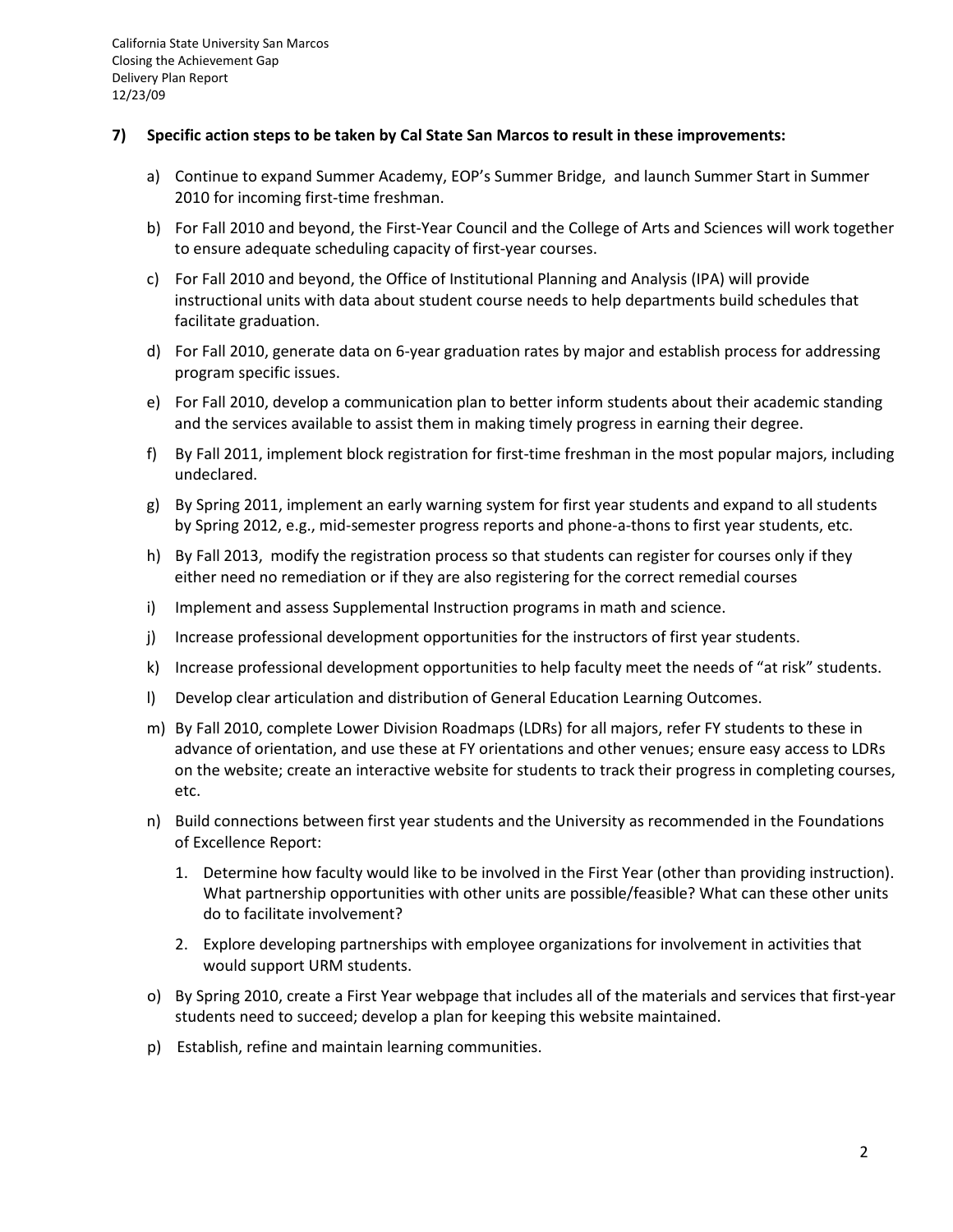California State University San Marcos Closing the Achievement Gap Delivery Plan Report 12/23/09

- q) Work with units that sponsor co-curricular programming (e.g., Arts and Lectures) in their promotional efforts to specifically target first-year students and to include language that emphasizes diversity in the programmed events.
- r) Develop and promote strategies to encourage students to take the ELM and EPT exams earlier.

## **8) Specific steps to be taken in**

## **a) January 2010**

- 1. Delivery team drafts and circulates a "Closing the Achievement Gap" project management matrix, identifying action steps, delivery times, and individuals/departments accountable for organizing and reporting on action steps.
- 2. Introduce "Closing the Achievement Gap" project at Academic Assembly at the beginning of the semester.
- 3. Work with First-Year Council (FYC) and involved departments to set goals for summer programming, as described above in action step (a).
- 4. Begin conversations between FYC and College of Arts and Sciences about Fall 2010 freshman classes.
- 5. IPA representative will meet with College Associate Deans to determine information needed for action step (c).
- 6. FYC previews the new FY student website under development  $-$  action step (p).
- 7. A FYC action team holds a pre-semester retreat for all of the instructors of GEW 101 (the A2 Written Communication course at CSUSM)

# **b) February 2010**

- 1. Develop draft plan for action step (a).
- 2. Complete draft schedule scenarios for fall 2010 freshman courses.
- 3. Hold town hall/campus forum on Closing the Achievement Gap.
- 4. Roll-out of the new FY student website for action step (p).

# **c) March 2010**

- 1. FYC will submit timeline for action steps (j)-(l), (o), and (q)-(s).
- 2. Delivery team will assess the extent to which colleges are using information supplied by IPA to develop fall schedule—action step (c)
- 3. Plan for action step (a) completed and submitted to delivery team.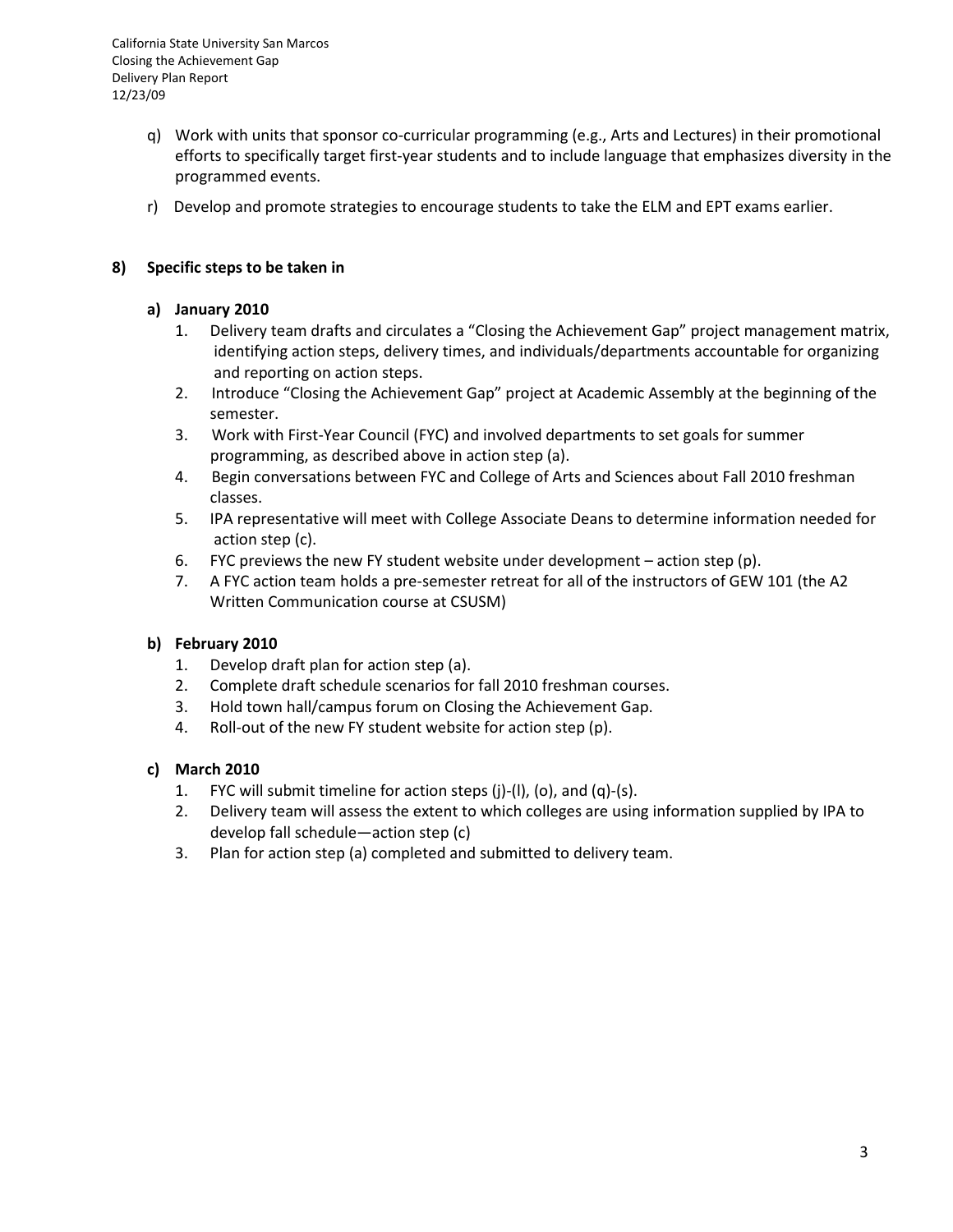California State University San Marcos Closing the Achievement Gap Delivery Plan Report 12/23/09

# **CSU San Marcos Plan for Closing the Achievement Gap Narrative**

# **Delivery Team**

The CAG Delivery Team brings together key representatives of Student Affairs (Vice President and Associate Vice President for Student Academic Support Services), Academic Affairs (Academic Senate Chair, Provost, and Associate Vice President for Academic Programs), Institutional Planning and Assessment (Research Analyst), and Institutional Technology (CMS Project Director). Each participant represents an area that is integral to the success of our plan for closing the university's achievement gap.

## **Improving FTF Graduation Rates**

In response to a growing first-year cohort, in order to meet campus strategic goals, and in preparation for our 2009 WASC Educational Effectiveness Review, CSUSM has invested considerable energy assessing and making plans for improving our first-year programming. The most visible manifestation has been our participation in a national program—Foundations of Excellence in the First Year (FoE)—during the 2007- 2008 and 2008-2009 academic years. As part of this program, we conducted an extensive self-study of students' first year at CSUSM, which identified both areas where we exhibit "best practices" and areas for improvement. Because our own data and national research show a correlation among first-year practices, retention to the second year, and graduation, the recommendations from our FoE participation provide a starting point for our plan to improve FTF 6-year graduation rates.

The major recommendation from our FoE participation was the formation of a First-Year Council (FYC) to better coordinate first-year activities across the campus. This Council includes individuals who are responsible for orientation, advising, first-year courses, remediation, assessment, and special academic and student life programming. A number of the action steps listed in our plan will be undertaken or overseen by the First-Year Council and its members. The FYC's chair, David Barsky, Associate Vice President for Academic Programs, is a member of our campus delivery team and will play a key communication role between the FYC and the delivery team.

Although a successful first year is the foundation for future academic success at the university (i.e., graduation), our plan also includes actions beyond the first year. Two areas we will address are course availability and advising. Budget reductions obviously impact our ability to add monetary resources to these areas. Thus, we are looking to ways in which we can improve communication about student course needs and progress toward degree through the timely generation of data and leveraging CMS/Peoplesoft resources. Two members of our delivery team—Pat Morris, research analyst in Institutional Planning and Analysis (and a core member of the FoE team), and April Grommo, campus project director for CMS—will play a key role working with colleges and other units on campus in improving our efficiency in course delivery and advising.

### **Improving Transfer Graduation Rates**